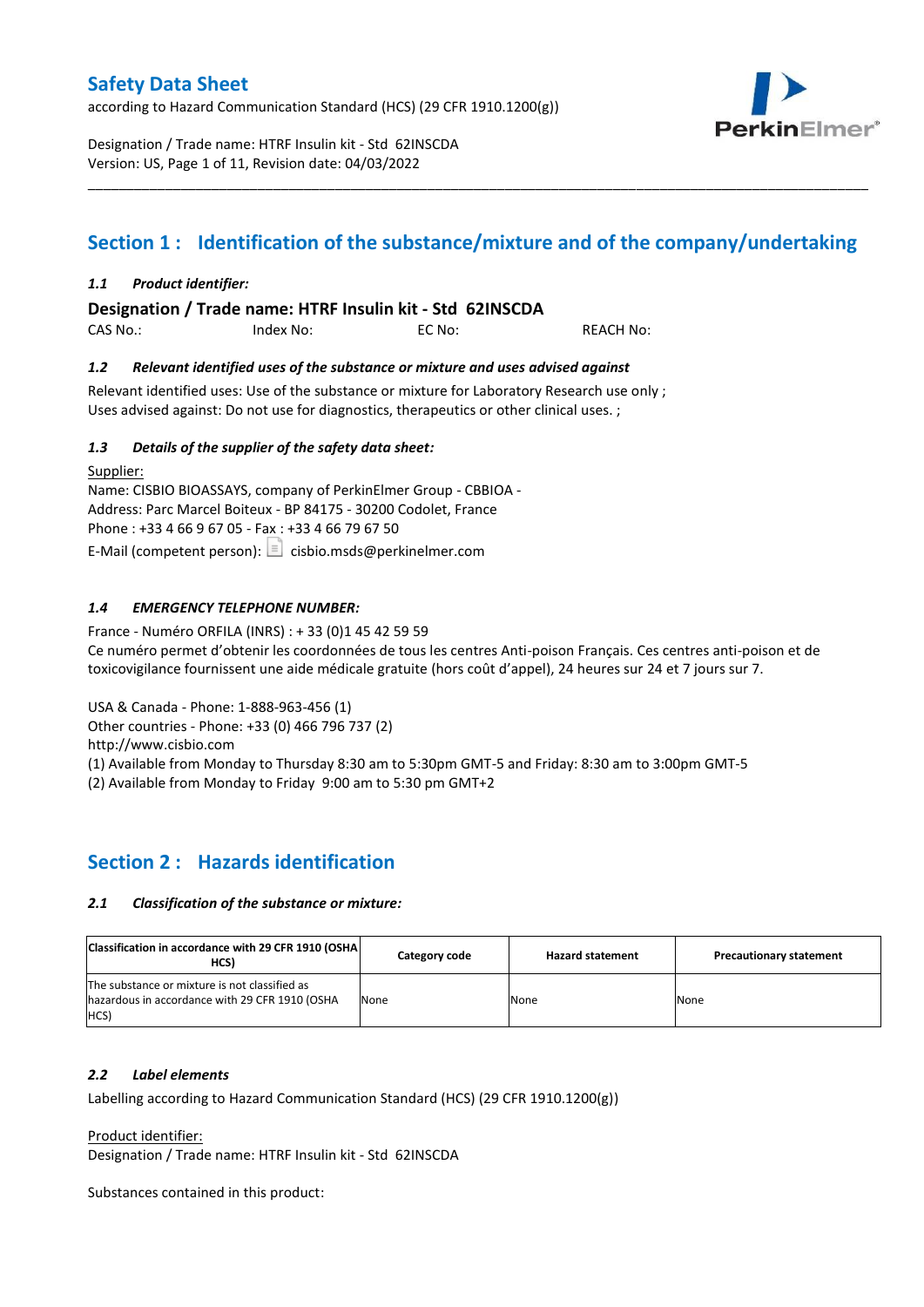according to Hazard Communication Standard (HCS) (29 CFR 1910.1200(g))

Designation / Trade name: HTRF Insulin kit - Std 62INSCDA Version: US, Page 2 of 11, Revision date: 04/03/2022



Hazard pictograms

Signal word:

Hazard and precautionary statements:

#### *2.3 Other hazards*

The mixture does not contain substances classified as 'Substances of Very High Concern' (SVHC) >= 0.1% published by the European CHemicals Agency (ECHA) under article 57 of REACH. The mixture satisfies neither the PBT nor the vPvB criteria for mixtures in accordance with annexe XIII of the REACH regulations EC 1907/2006. ;

\_\_\_\_\_\_\_\_\_\_\_\_\_\_\_\_\_\_\_\_\_\_\_\_\_\_\_\_\_\_\_\_\_\_\_\_\_\_\_\_\_\_\_\_\_\_\_\_\_\_\_\_\_\_\_\_\_\_\_\_\_\_\_\_\_\_\_\_\_\_\_\_\_\_\_\_\_\_\_\_\_\_\_\_\_\_\_\_\_\_\_\_\_\_\_\_\_\_\_\_\_

Adverse human health effects: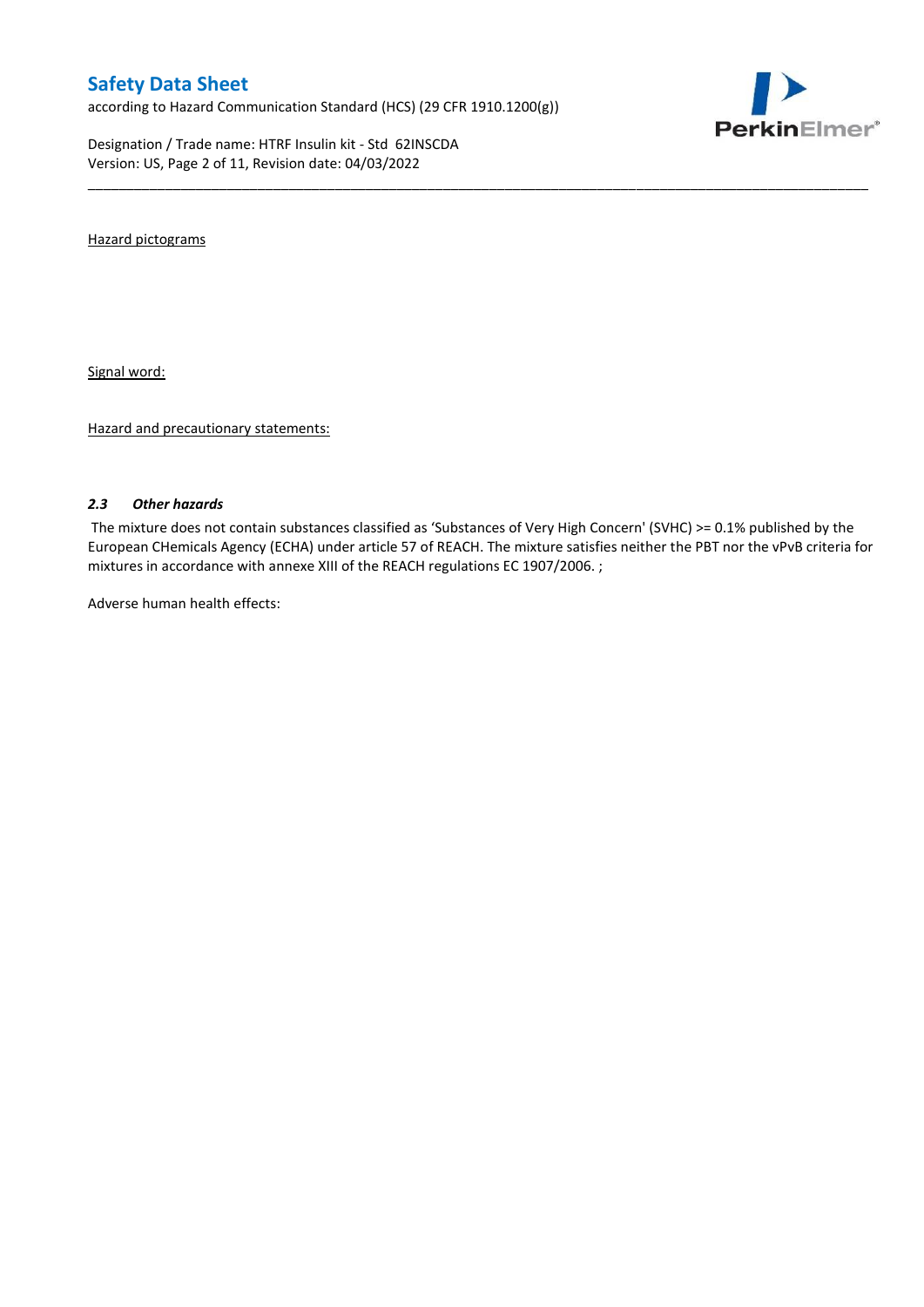according to Hazard Communication Standard (HCS) (29 CFR 1910.1200(g))



Designation / Trade name: HTRF Insulin kit - Std 62INSCDA Version: US, Page 3 of 11, Revision date: 04/03/2022

## **Section 3 : Composition/information on ingredients**

#### *3.2 Mixtures*

Hazardous ingredients:

| Substance name                                              | CAS n°     | Index n° | EC n°     | <b>Classification in accordance with 29</b><br>CFR 1910 (OSHA HCS) | Concentration<br>(%) | <b>SCL</b> | M-factor |
|-------------------------------------------------------------|------------|----------|-----------|--------------------------------------------------------------------|----------------------|------------|----------|
| DD - 62INSCDA - HTRF<br>Insulin kit - Std - SINACDO         | 99-20-7    |          |           |                                                                    |                      |            |          |
| Disodium phosphate                                          | 10028-24-7 |          |           |                                                                    |                      |            |          |
| potassium<br>ldihydrogenorthophosphate <sup>7778-77-0</sup> |            |          | 231-913-4 |                                                                    |                      |            |          |

\_\_\_\_\_\_\_\_\_\_\_\_\_\_\_\_\_\_\_\_\_\_\_\_\_\_\_\_\_\_\_\_\_\_\_\_\_\_\_\_\_\_\_\_\_\_\_\_\_\_\_\_\_\_\_\_\_\_\_\_\_\_\_\_\_\_\_\_\_\_\_\_\_\_\_\_\_\_\_\_\_\_\_\_\_\_\_\_\_\_\_\_\_\_\_\_\_\_\_\_\_

Additional information:

Full text of H- and EUH-phrases: see SECTION 16.

## **Section 4 : First aid measures**

#### *4.1 Description of first aid measures*

**General information**: Do not leave affected person unattended. ; **Following inhalation**: In case of respiratory tract irritation, consult a physician. ; **Following skin contact**:After contact with skin, wash immediately with water ; **Following eye contact**: After contact with the eyes, rinse with water with the eyelids open for a sufficient length of time, then consult an ophthalmologist immediately. ; **Following ingestion**: Do NOT induce vomiting. ; **Self-protection of the first aider**:

#### *4.2 Most important symptoms and effects, both acute and delayed*

Symptoms: No known symptoms to date. ; Effects:

#### *4.3 Indication of any immediate medical attention and special treatment needed*

Notes for the doctor:

## **Section 5 : Firefighting measures**

#### *5.1 Extinguishing media:*

Suitable extinguishing media: This product is not flammable. Use extinguishing agent suitable for type of surrounding fire ;

#### *5.2 Special hazards arising from the substance or mixture*

Hazardous combustion products: /

#### *5.3 Advice for fire-fighters*

Wear Protective clothing. ; Additional information: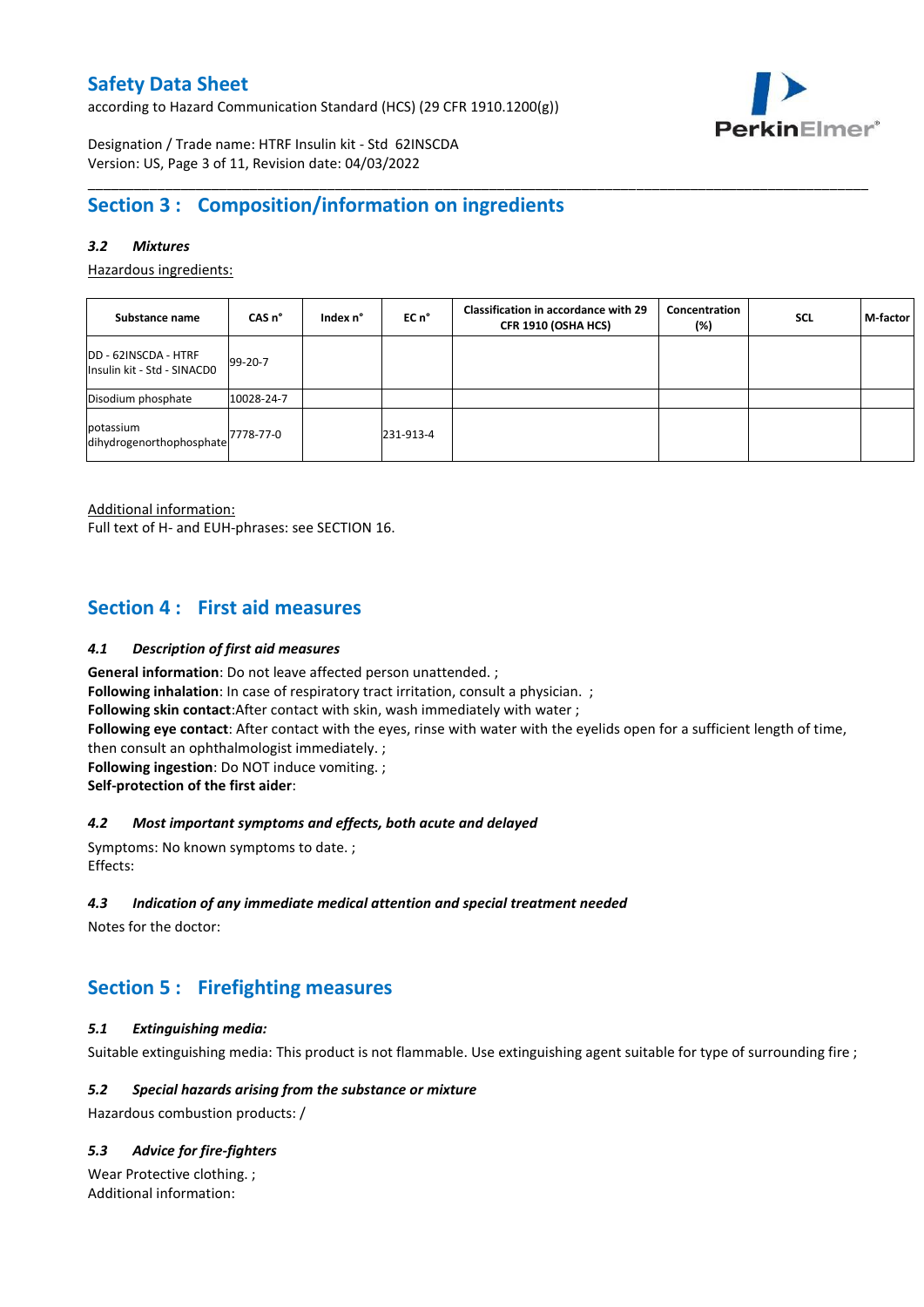according to Hazard Communication Standard (HCS) (29 CFR 1910.1200(g))

Designation / Trade name: HTRF Insulin kit - Std 62INSCDA Version: US, Page 4 of 11, Revision date: 04/03/2022



## **Section 6 : Accidental release measures**

#### *6.1 Personal precautions, protective equipment and emergency procedures*

Emergency procedures: Provide adequate ventilation. ;

#### *6.2 Environmental precautions*

Do not allow to enter into surface water or drains. ;

#### *6.3 Methods and material for containment and cleaning up*

For cleaning up: Suitable material for taking up: Absorbing material, organic ; Other information:

#### *6.4 Reference to other sections*

Additional information:

## **Section 7 : Handling and storage**

#### *7.1 Precautions for safe handling*

Protective measures: Advice on safe handling: Avoid contact with skin, eyes and clothes. ; Fire preventions:

Do not eat, drink or smoke in areas where reagents are handled. ; Advice on general occupational hygiene: Handle in accordance with good industrial hygiene and safety practice ;

\_\_\_\_\_\_\_\_\_\_\_\_\_\_\_\_\_\_\_\_\_\_\_\_\_\_\_\_\_\_\_\_\_\_\_\_\_\_\_\_\_\_\_\_\_\_\_\_\_\_\_\_\_\_\_\_\_\_\_\_\_\_\_\_\_\_\_\_\_\_\_\_\_\_\_\_\_\_\_\_\_\_\_\_\_\_\_\_\_\_\_\_\_\_\_\_\_\_\_\_\_

#### *7.2 Conditions for safe storage, including any incompatibilities*

Requirements for storage rooms and vessels: Keep container tightly closed. ; Hints on storage assembly: Materials to avoid: Further information on storage conditions:

#### *7.3 Specific end uses:*

Recommendations on specific end uses: Observe technical data sheet. ;

## **Section 8 : Exposure controls/personal protection**

#### *8.1 Control parameters*

Preliminary remark:

#### 8.1.1 Occupational exposure limits:

OSHA (USA)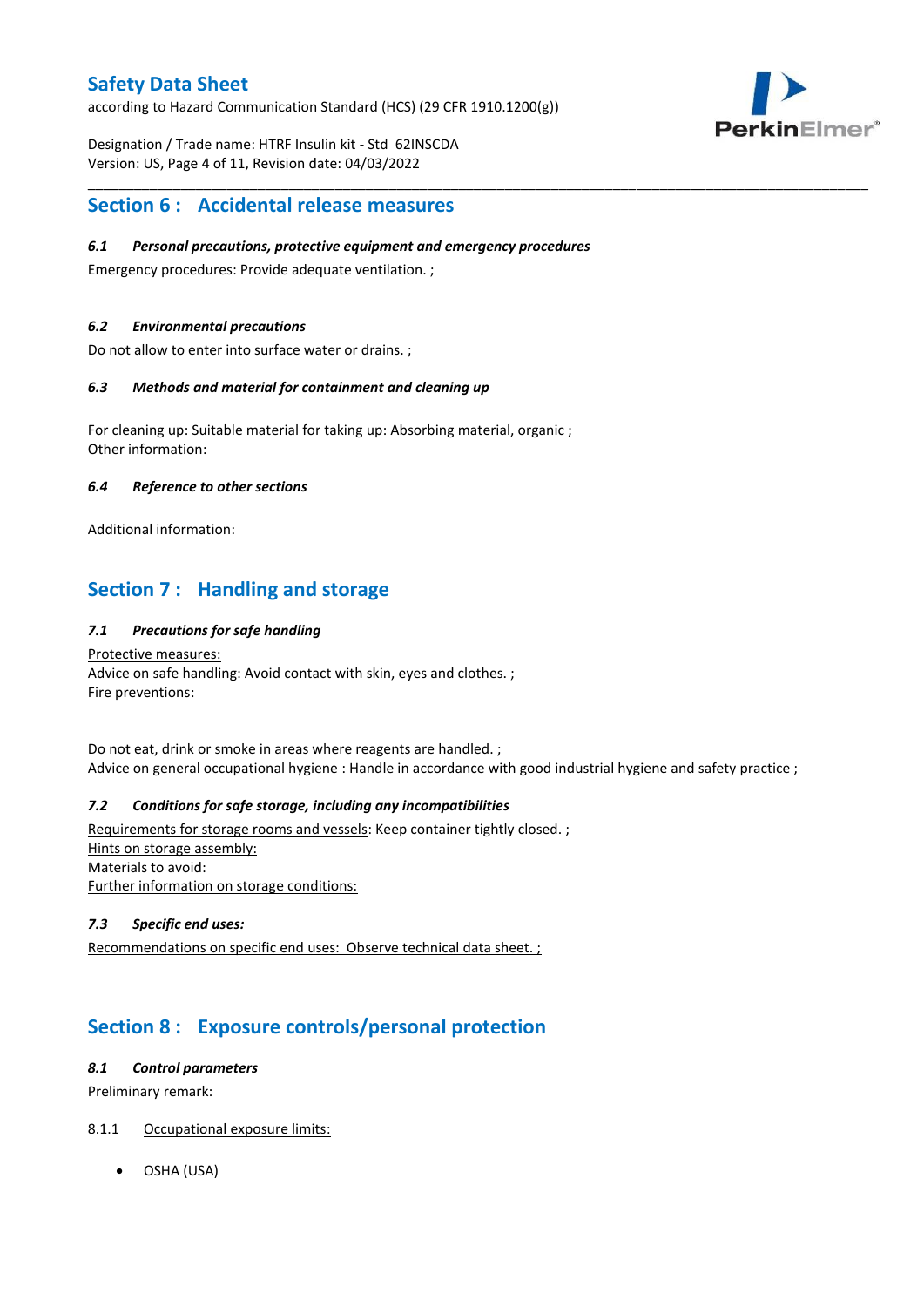according to Hazard Communication Standard (HCS) (29 CFR 1910.1200(g))

Designation / Trade name: HTRF Insulin kit - Std 62INSCDA Version: US, Page 5 of 11, Revision date: 04/03/2022



#### 8.1.2 DNEL/PNEC-values:

- DNEL worker
- DNEL consumer
- PNEC

#### *8.2 Exposure controls*

#### 8.2.1 Appropriate engineering controls:

Technical measures and appropriate working operations should be given priority over the use of personal protective equipment. See section 7

\_\_\_\_\_\_\_\_\_\_\_\_\_\_\_\_\_\_\_\_\_\_\_\_\_\_\_\_\_\_\_\_\_\_\_\_\_\_\_\_\_\_\_\_\_\_\_\_\_\_\_\_\_\_\_\_\_\_\_\_\_\_\_\_\_\_\_\_\_\_\_\_\_\_\_\_\_\_\_\_\_\_\_\_\_\_\_\_\_\_\_\_\_\_\_\_\_\_\_\_\_

8.2.2 Personal protective equipment:

Eye / Face protection: Safety glasses with side-shields ;

Skin protection:Gloves ;

Respiratory protection:Ensure adequate ventilation ;

Thermal hazards:

8.2.3 Environmental exposure controls:

Consumer exposure control

Measures related to consumer uses of the substance (as such or in mixtures): Measures related to the service life of the substance in articles:

## **Section 9 : Physical and chemical properties**

#### *9.1 Information on basic physical and chemical properties*

#### Appearance

| Physical state        | Solid |
|-----------------------|-------|
| Colour                | White |
| Odour                 |       |
| Odour threshold (ppm) |       |

|                                                    |                                       | Value | Concentration<br>(mol/L) | Method | Temperature (°C) | Pressure (kPa) | Remark |
|----------------------------------------------------|---------------------------------------|-------|--------------------------|--------|------------------|----------------|--------|
| рH                                                 |                                       |       |                          |        |                  |                |        |
| Melting point (°C)                                 |                                       |       |                          |        |                  |                |        |
| Freezing point (°C)                                |                                       |       |                          |        |                  |                |        |
| Initial boiling point/boiling range (°C)           |                                       |       |                          |        |                  |                |        |
| Flash point (°C)                                   |                                       |       |                          |        |                  |                |        |
| Evaporation rate (kg/m <sup>2</sup> /h)            |                                       |       |                          |        |                  |                |        |
| Flammability (type:) (%)                           |                                       |       |                          |        |                  |                |        |
| Upper/lower<br>flammability or explosive<br>limits | Upper explosive limit<br>(%)          |       |                          |        |                  |                |        |
|                                                    | Lower explosive limit (%)             |       |                          |        |                  |                |        |
| Vapour pressure (kPa)                              |                                       |       |                          |        |                  |                |        |
| Vapour density (g/cm <sup>3</sup> )                |                                       |       |                          |        |                  |                |        |
|                                                    | Density (g/cm <sup>3</sup> )          |       |                          |        |                  |                |        |
| Densities                                          | Relative density (g/cm <sup>3</sup> ) |       |                          |        |                  |                |        |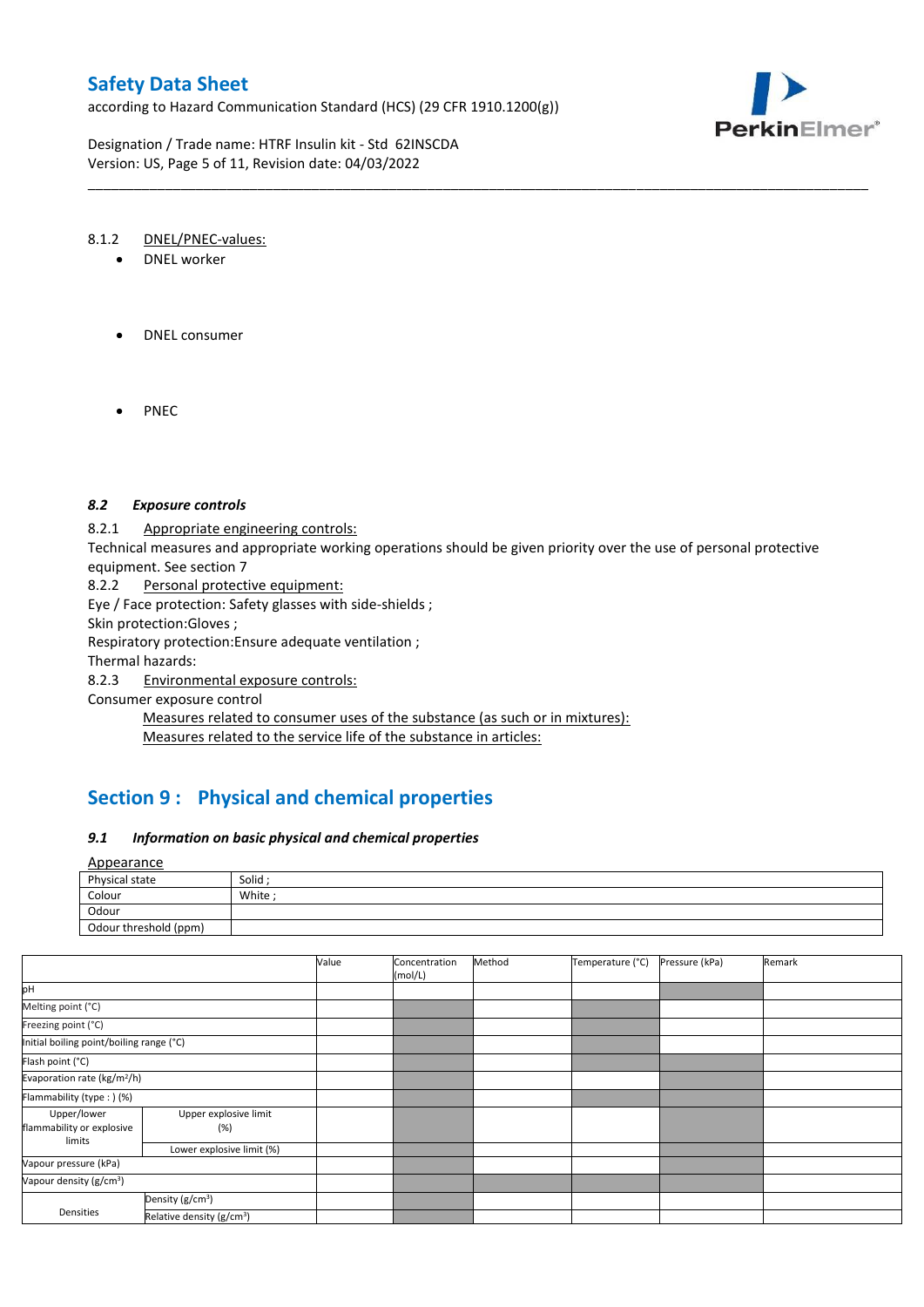according to Hazard Communication Standard (HCS) (29 CFR 1910.1200(g))



Designation / Trade name: HTRF Insulin kit - Std 62INSCDA Version: US, Page 6 of 11, Revision date: 04/03/2022

| Bulk density (g/cm <sup>3</sup> )                           |  |  |  |
|-------------------------------------------------------------|--|--|--|
| Critical density (g/cm <sup>3</sup> )                       |  |  |  |
| Solubility (Type: ) (g/L)                                   |  |  |  |
| Partition coefficient (log Pow)<br>n-octanol/water at pH :  |  |  |  |
| Auto-ignition temperature (°C)                              |  |  |  |
| Decomposition temperature (°C)<br>Decomposition energy : kJ |  |  |  |
| Viscosity, dynamic (poiseuille)<br>Viscosity                |  |  |  |
| Viscosity, cinematic (cm <sup>3</sup> /s)                   |  |  |  |
| <b>Explosive properties</b>                                 |  |  |  |
| Oxidising properties                                        |  |  |  |

\_\_\_\_\_\_\_\_\_\_\_\_\_\_\_\_\_\_\_\_\_\_\_\_\_\_\_\_\_\_\_\_\_\_\_\_\_\_\_\_\_\_\_\_\_\_\_\_\_\_\_\_\_\_\_\_\_\_\_\_\_\_\_\_\_\_\_\_\_\_\_\_\_\_\_\_\_\_\_\_\_\_\_\_\_\_\_\_\_\_\_\_\_\_\_\_\_\_\_\_\_

#### *9.2 Other information:*

No other relevant data available

## **Section 10 : Stability and reactivity**

#### *10.1 Reactivity*

This material is considered to be non-reactive under normal use conditions. ;

#### *10.2 Chemical stability*

- *10.3 Possibility of hazardous reactions*
- *10.4 Conditions to avoid:*
- *10.5 Incompatible materials:*

#### *10.6 Hazardous decomposition products:*

Does not decompose when used for intended uses. ;

## **Section 11 : Toxicological information**

Toxicokinetics, metabolism and distribution

#### *11.1 Information on toxicological effects*

#### **Substances**

**Acute toxicity**

Animal data: Acute oral toxicity:

Acute dermal toxicity: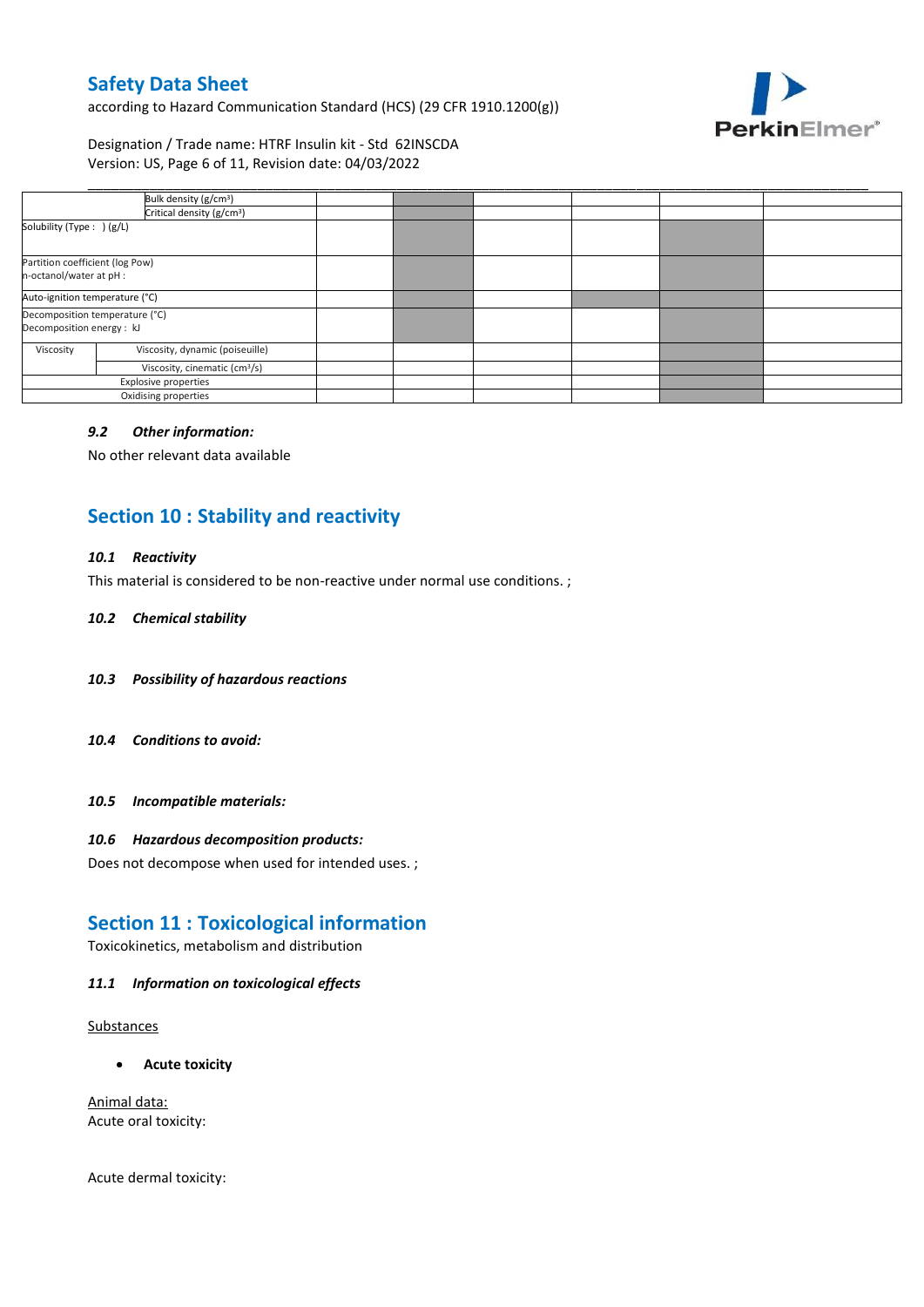according to Hazard Communication Standard (HCS) (29 CFR 1910.1200(g))

\_\_\_\_\_\_\_\_\_\_\_\_\_\_\_\_\_\_\_\_\_\_\_\_\_\_\_\_\_\_\_\_\_\_\_\_\_\_\_\_\_\_\_\_\_\_\_\_\_\_\_\_\_\_\_\_\_\_\_\_\_\_\_\_\_\_\_\_\_\_\_\_\_\_\_\_\_\_\_\_\_\_\_\_\_\_\_\_\_\_\_\_\_\_\_\_\_\_\_\_\_

Designation / Trade name: HTRF Insulin kit - Std 62INSCDA Version: US, Page 7 of 11, Revision date: 04/03/2022

Acute inhalative toxicity:

Practical experience / human evidence: Assessment / Classification: General Remark:

#### **•** Skin corrosion/irritation

Animal data:

In-vitro skin test method: In-vitro skin test result:

Assessment / Classification:

**Eye damage/irritation**

#### Animal data:

In vitro eye test method: In vitro eye test result: Assessment / Classification:

C**MR effects (carcinogenity, mutagenicity and toxicity for reproduction)**

o Germ cell mutagenicity:

Animal data:

Assessment / Classification:

o Carcinogenicity

Practical experience / human evidence: Animal data:

Other information: Assessment / Classification:

o Reproductive toxicity

Practical experience / human evidence: Animal data:

Other information: Assessment / Classification:

Overall assessment on CMR properties:

- **Specific target organ toxicity (single exposure)**
	- o STOT SE 1 and 2

Animal data:

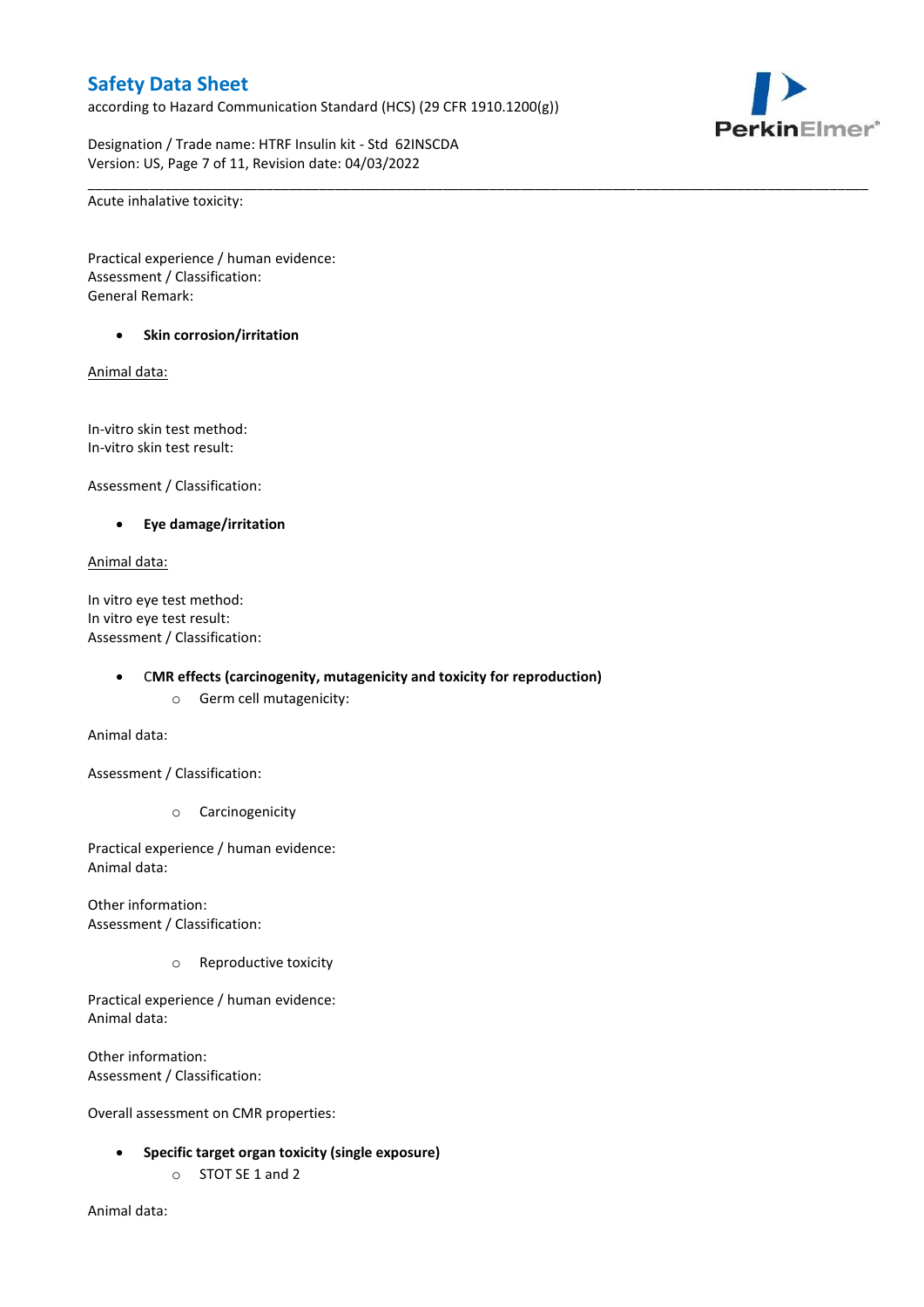according to Hazard Communication Standard (HCS) (29 CFR 1910.1200(g))



Designation / Trade name: HTRF Insulin kit - Std 62INSCDA Version: US, Page 8 of 11, Revision date: 04/03/2022

Other information:

o STOT SE 3

Practical experience / human evidence:

Other information: Assessment / Classification:

#### **Specific target organ toxicity (repeated exposure)**

Practical experience / human evidence: Animal data:

Assessment / Classification: Other information

**Aspiration hazard**

Practical experience / human evidence: Experimental data: viscosity data: see SECTION 9. Assessment / Classification: Remark:

11.1.1 Mixtures No toxicological information is available for the mixture itself

## **Section 12 : Ecological information**

In case that test data regarding one endpoint/differentiation exist for the mixture itself, the classification is carried out according to the substance criteria (excluding biodegradation and bioaccumulation). If no test data exist, the criteria for mixture classification has to be used (calculation method) in this case the toxicological data of the ingredients are shown.

\_\_\_\_\_\_\_\_\_\_\_\_\_\_\_\_\_\_\_\_\_\_\_\_\_\_\_\_\_\_\_\_\_\_\_\_\_\_\_\_\_\_\_\_\_\_\_\_\_\_\_\_\_\_\_\_\_\_\_\_\_\_\_\_\_\_\_\_\_\_\_\_\_\_\_\_\_\_\_\_\_\_\_\_\_\_\_\_\_\_\_\_\_\_\_\_\_\_\_\_\_

#### *12.1 Aquatic toxicity:*

Acute (short-term) fish toxicity

Chronic (long-term) fish toxicity

Acute (short-term) toxicity to crustacea

Chronic (long-term) toxicity to crustacea

Acute (short-term) toxicity to algae and cyanobacteria

Toxicity to microorganisms and other aquatic plants / organisms

Assessment / Classification: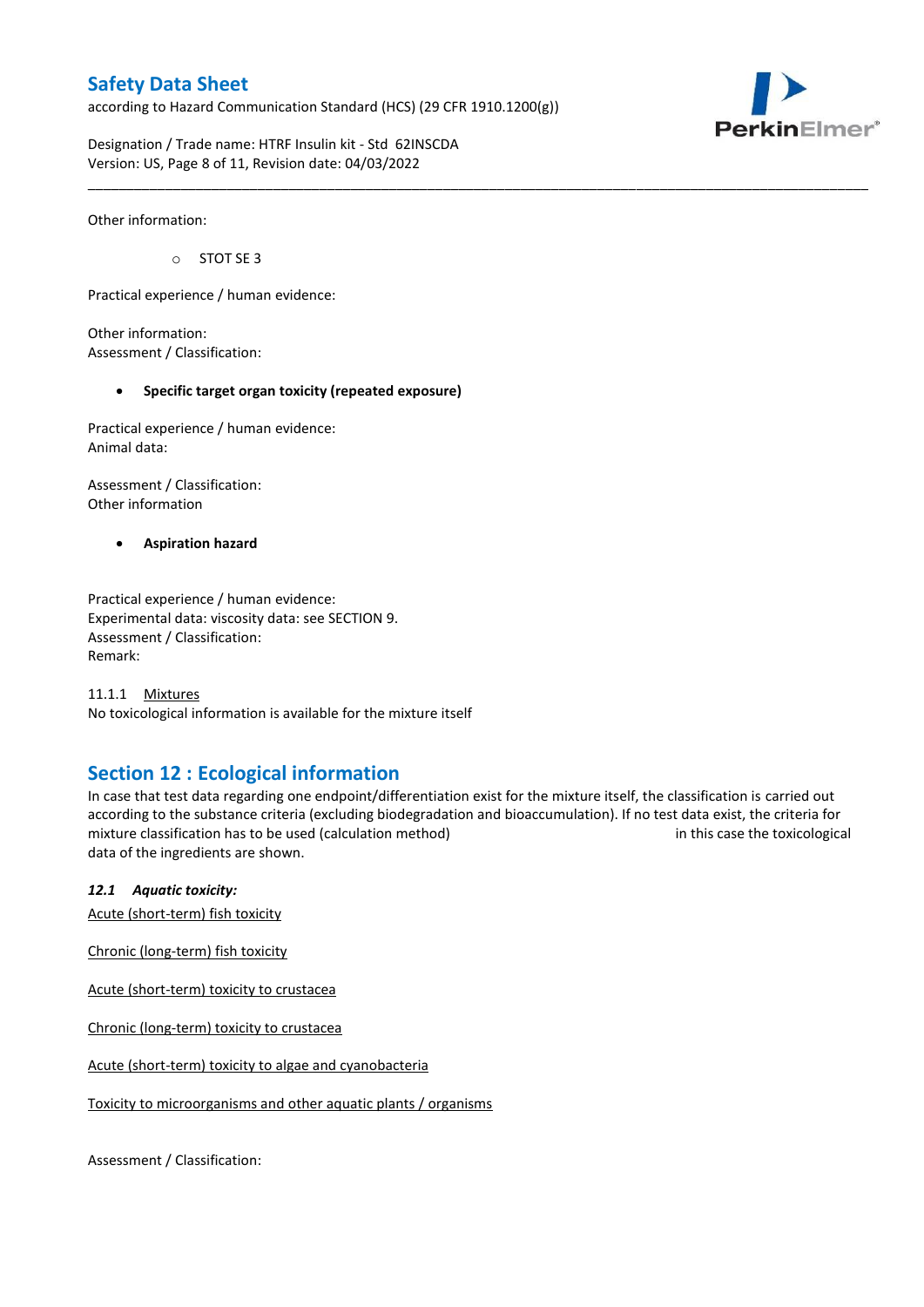according to Hazard Communication Standard (HCS) (29 CFR 1910.1200(g))

Designation / Trade name: HTRF Insulin kit - Std 62INSCDA Version: US, Page 9 of 11, Revision date: 04/03/2022



## *12.2 Persistence and degradability*

Biodegradation:

Abiotic Degradation:

Assessment / Classification:

#### *12.3 Bioaccumulative potential*

Bioconcentration factor (BCF):

*12.4 Mobility in soil*

#### *12.5 Results of PBT and vPvB assessment*

#### *12.6 Other adverse effects:*

Additional ecotoxicological information:

## **Section 13 : Disposal considerations**

#### *13.1 Waste treatment methods*

Waste treatment options: Dispose of waste according to applicable legislation. ;

Other disposal recommendations: Additional information:

## **Section 14 : Transport information**

#### ADR/RID/AND/IMDG/IATA

| UN No.                     |  |
|----------------------------|--|
| UN Proper shipping name    |  |
| Transport hazard class(es) |  |
| Hazard label(s)            |  |
|                            |  |
| Packing group              |  |

\_\_\_\_\_\_\_\_\_\_\_\_\_\_\_\_\_\_\_\_\_\_\_\_\_\_\_\_\_\_\_\_\_\_\_\_\_\_\_\_\_\_\_\_\_\_\_\_\_\_\_\_\_\_\_\_\_\_\_\_\_\_\_\_\_\_\_\_\_\_\_\_\_\_\_\_\_\_\_\_\_\_\_\_\_\_\_\_\_\_\_\_\_\_\_\_\_\_\_\_\_

#### *Transport in bulk according to Annex II of MARPOL 73/78 and the IBC Code*

| <b>Land transport (ADR/RID)</b>                        |                                                  |  |  |  |  |
|--------------------------------------------------------|--------------------------------------------------|--|--|--|--|
| <b>Classification code ADR:</b>                        | Special Provisions for ADR/RID:                  |  |  |  |  |
| Limited quantities for ADR/RID:                        | <b>Excepted Quantities for ADR/RID:</b>          |  |  |  |  |
| Packing Instructions for ADR/RID:                      |                                                  |  |  |  |  |
| Special packing provisions for ADR/RID:                |                                                  |  |  |  |  |
| Mixed packing provisions:                              | Portable tanks and bulk containers Instructions: |  |  |  |  |
| Portable tanks and bulk containers Special Provisions: |                                                  |  |  |  |  |
| <b>ADR Tank Code:</b>                                  | ADR Tank special provisions:                     |  |  |  |  |
| Vehicle for tank carriage:                             | Special provisions for carriage Packages:        |  |  |  |  |
| Special provisions for carriage Bulk:                  |                                                  |  |  |  |  |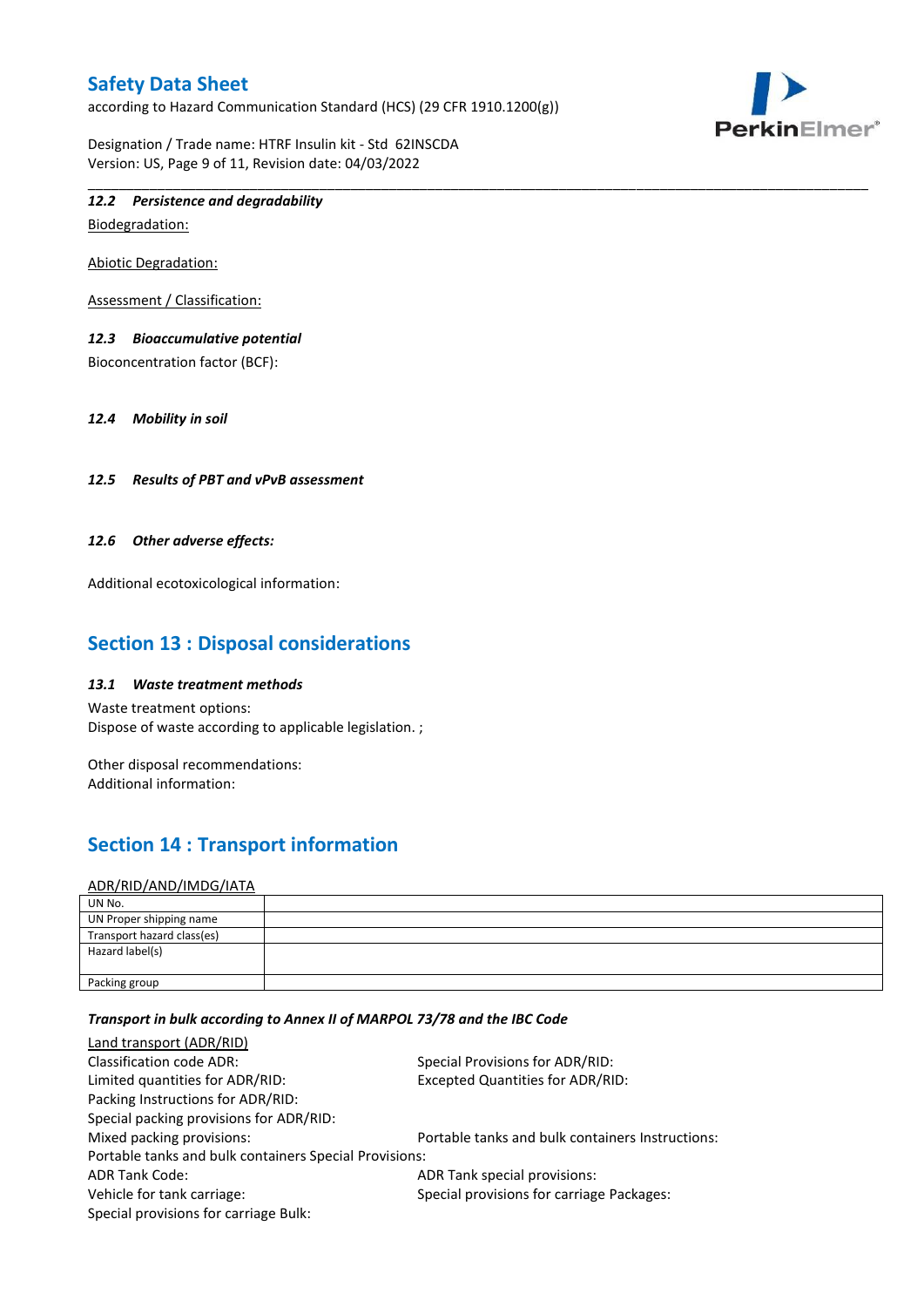according to Hazard Communication Standard (HCS) (29 CFR 1910.1200(g))

PerkinElmer\*

Designation / Trade name: HTRF Insulin kit - Std 62INSCDA Version: US, Page 10 of 11, Revision date: 04/03/2022

| Special provisions for carriage for loading, unloading and handling:   |                                               |  |  |  |  |
|------------------------------------------------------------------------|-----------------------------------------------|--|--|--|--|
| Special Provisions for carriage Operation:                             |                                               |  |  |  |  |
| Hazard identification No:                                              | Transport category (Tunnel restriction code): |  |  |  |  |
|                                                                        |                                               |  |  |  |  |
| Sea transport (IMDG)                                                   |                                               |  |  |  |  |
| Marine Pollutant:                                                      | Subsidiary risk(s) for IMDG:                  |  |  |  |  |
| Packing provisions for IMDG:                                           | Limited quantities for IMDG:                  |  |  |  |  |
| Packing instructions for IMDG:                                         | <b>IBC</b> Instructions:                      |  |  |  |  |
| <b>IBC Provisions:</b>                                                 | IMO tank instructions:                        |  |  |  |  |
| UN tank instructions:                                                  | Tanks and bulk Provisions:                    |  |  |  |  |
| EmS:                                                                   | Stowage and segregation for IMDG:             |  |  |  |  |
| Properties and observations:                                           |                                               |  |  |  |  |
|                                                                        |                                               |  |  |  |  |
| <b>Inland waterway transport (ADN)</b>                                 |                                               |  |  |  |  |
| <b>Classification Code ADN:</b>                                        | <b>Special Provisions ADN:</b>                |  |  |  |  |
| Limited quantities ADN:                                                | <b>Excepted quantities ADN:</b>               |  |  |  |  |
| Carriage permitted:                                                    | Equipment required:                           |  |  |  |  |
| Provisions concerning loading and unloading:                           |                                               |  |  |  |  |
| Provisions concerning carriage:                                        | Number of blue cones/lights:                  |  |  |  |  |
| Remark:                                                                |                                               |  |  |  |  |
|                                                                        |                                               |  |  |  |  |
| Air transport (ICAO-TI / IATA-DGR)                                     |                                               |  |  |  |  |
| Subsidiary risk for IATA:                                              | Excepted quantity for IATA:                   |  |  |  |  |
| Passenger and Cargo Aircraft Limited Quantities Packing Instructions:  |                                               |  |  |  |  |
| Passenger and Cargo Aircraft Limited Quantities Maximal Net Quantity : |                                               |  |  |  |  |
| Passenger and Cargo Aircraft Packaging Instructions :                  |                                               |  |  |  |  |
| Passenger and Cargo Aircraft Maximal Net Quantity:                     |                                               |  |  |  |  |
| Cargo Aircraft only Packaging Instructions :                           |                                               |  |  |  |  |
| Cargo Aircraft only Maximal Net Quantity :                             |                                               |  |  |  |  |
| ERG code:                                                              | <b>Special Provisions for IATA:</b>           |  |  |  |  |
|                                                                        |                                               |  |  |  |  |

\_\_\_\_\_\_\_\_\_\_\_\_\_\_\_\_\_\_\_\_\_\_\_\_\_\_\_\_\_\_\_\_\_\_\_\_\_\_\_\_\_\_\_\_\_\_\_\_\_\_\_\_\_\_\_\_\_\_\_\_\_\_\_\_\_\_\_\_\_\_\_\_\_\_\_\_\_\_\_\_\_\_\_\_\_\_\_\_\_\_\_\_\_\_\_\_\_\_\_\_\_

## **Section 15 : Regulatory information**

#### *15.1 Safety, health and environmental regulations/legislation specific for the substance or mixture*

#### *15.2 Chemical Safety Assessment:*

For the following substances of this mixture a chemical safety assessment has been carried out :

## **Section 16 : Other information**

#### *16.1 Indication of changes*

Date of the previous version:03/03/2022 Modifications:

- *16.2 Abbreviations and acronyms:*
- *16.3 Key literature references and sources for data*
- *16.4 Classification for mixtures and used evaluation method according to Hazard Communication Standard (HCS) (29 CFR 1910.1200(g):*

See SECTION 2.1 (classification).